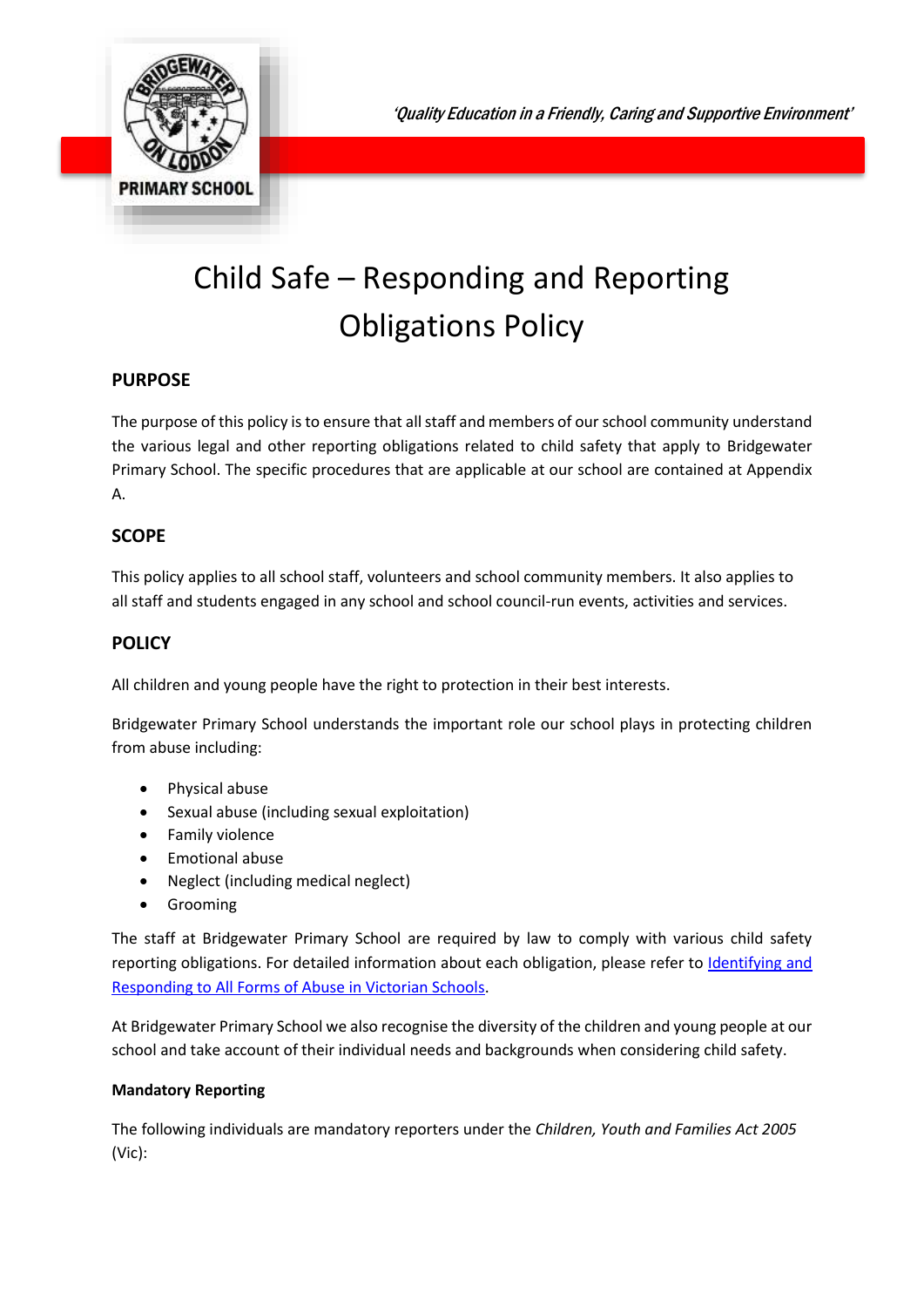- Victorian Institute of Teaching (VIT) registered teachers, including principals
- School staff who have been granted permission to teach by the VIT
- registered medical practitioners and nurses
- registered psychologists
- all members of the police force
- People in religious ministry
- Staff who provide direct support to students for mental, emotional or psychological wellbeing, including (but not limited to) school health and wellbeing staff, primary welfare coordinators, student wellbeing coordinators, mental health practitioners, chaplains, and Student Support Services staff

All mandatory reporters must make a report to the Department of Health and Human Services (DHHS) Child Protection as soon as practicable if, during the course of carrying out their professional roles and responsibilities, they form a belief on reasonable grounds that:

- a child has suffered, or is likely to suffer, significant harm as a result of physical abuse and/ or sexual abuse, and
- the child's parents have not protected, or are unlikely to protect, the child from harm of that type.

A mandatory reporter who fails to comply with this legal obligation may be committing a criminal offence. It is important for all staff at Bridgewater Primary School to be aware that they are legally obliged to make a mandatory report each time they form a reasonable belief that a child needs protection. *They must make a mandatory report even if the principal does not share their belief that a report is necessary.*

At our school, all mandated school staff must undertake the *Mandatory Reporting and Other Obligations eLearning Module* annually.

For more information about Mandatory Reporting see the Department's *Policy and Advisory Library*: Protecting Children — [Reporting and Other Legal Obligations.](https://www2.education.vic.gov.au/pal/protecting-children/policy)

## **Child in need of protection**

Any person can make a report to DHHS Child Protection (131 278 – 24 hour service) if they believe on reasonable grounds that a child is in need of protection.

The policy of the Department of Education and Training (DET) requires **all staff** who form a reasonable belief that a child is in need of protection to report their concerns to DHHS or Victoria Police, and discuss their concerns with the school leadership team.

For more information about making a report to DHHS Child Protection, see the Department's *Policy and Advisory Library*: Protecting Children — [Reporting and Other Legal Obligations](https://www2.education.vic.gov.au/pal/protecting-children/policy) and [Four Critical](https://www.education.vic.gov.au/Documents/about/programs/health/protect/FourCriticalActions_ChildAbuse.pdf)  [Actions for Schools: Responding to Incidents, Disclosures and Suspicions of Child Abuse.](https://www.education.vic.gov.au/Documents/about/programs/health/protect/FourCriticalActions_ChildAbuse.pdf)

At Bridgewater Primary School we also encourage all staff to make a referral to Child FIRST when they have significant concern for a child's wellbeing. For more information about making a referral to Child FIRST see the *Policy and Advisory Library*: Protecting Children – [Reporting and Other Legal Obligations](https://www2.education.vic.gov.au/pal/protecting-children/policy)

## **Reportable Conduct**

.

Our school must notify the Department's Employee Conduct Branch (9637 2594) if we become aware of an allegation of 'reportable conduct'.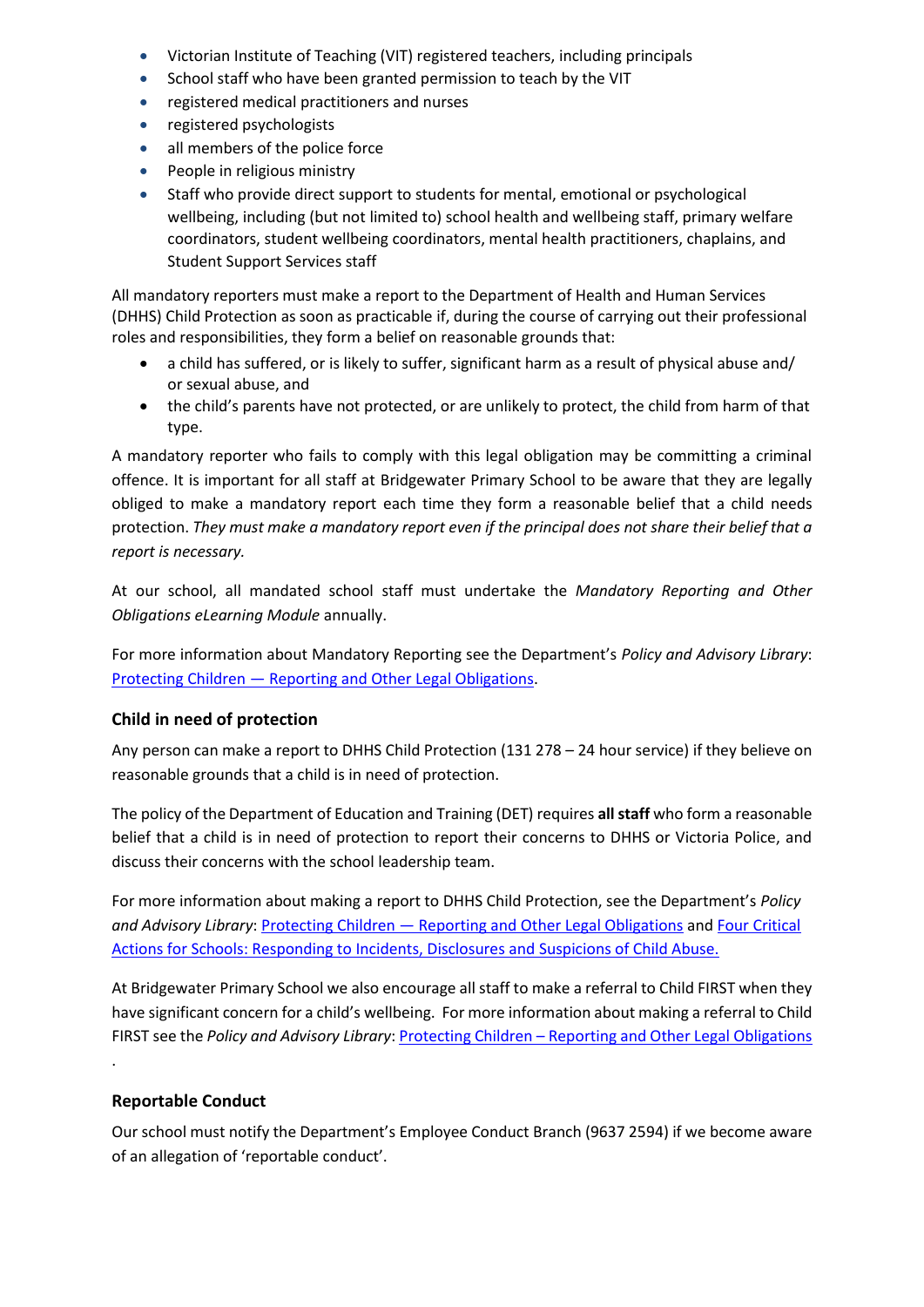There is an allegation of reportable conduct where a person has formed a reasonable belief that there has been:

- a sexual offence (even prior to criminal proceedings commencing), sexual misconduct or physical violence committed against, with or in the presence of a child;
- behaviour causing significant emotional or physical harm to a child;
- significant neglect of a child; or
- misconduct involving any of the above.

The Department, through the Employee Conduct Branch, has a legal obligation to inform the Commission for Children and Young People when an allegation of reportable conduct is made.

Our principal must notify the Department's Employee Conduct Branch of any reportable conduct allegations involving current or former teachers, contractors, volunteers (including parents), allied health staff and school council employees.

If school staff become aware of reportable conduct by any person in the above positions, they should notify the school principal immediately. If the allegation relates to the principal, they should notify the Regional Director.

For more information about Reportable Conduct see the Department's *Policy and Advisory Library*: [Reportable Conduct.](https://www2.education.vic.gov.au/pal/reportable-conduct-scheme/policy)

## **Failure to disclose offence**

Reporting child sexual abuse is a community-wide responsibility. All adults (ie persons aged 18 years and over), not just professionals who work with children, have a legal obligation to report to Victoria Police, as soon as practicable, where they form a 'reasonable belief' that a sexual offence has been committed by an adult against a child under the age of 16 by another person aged 18 years or over.

Failure to disclose information to Victoria Police (by calling 000 or local police station) as soon as practicable may amount to a criminal offence unless a person has a 'reasonable excuse' or exemption from doing so.

"Reasonable belief" is not the same as having proof. A 'reasonable belief' is formed if a reasonable person in the same position would have formed the belief on the same grounds.

For example, a 'reasonable belief' might be formed when:

- a child states that they have been sexually abused
- a child states that they know someone who has been sexually abused (sometimes the child may be talking about themselves)
- someone who knows a child states that the child has been sexually abused
- professional observations of the child's behaviour or development leads a mandated professional to form a belief that the child has been sexually abused
- signs of sexual abuse leads to a belief that the child has been sexually abused.

"Reasonable excuse" is defined by law and includes:

- fear for the safety of any person including yourself or the potential victim (but not including the alleged perpetrator or an organisation)
- where the information has already been disclosed, for example, through a mandatory report to DHHS Child Protection.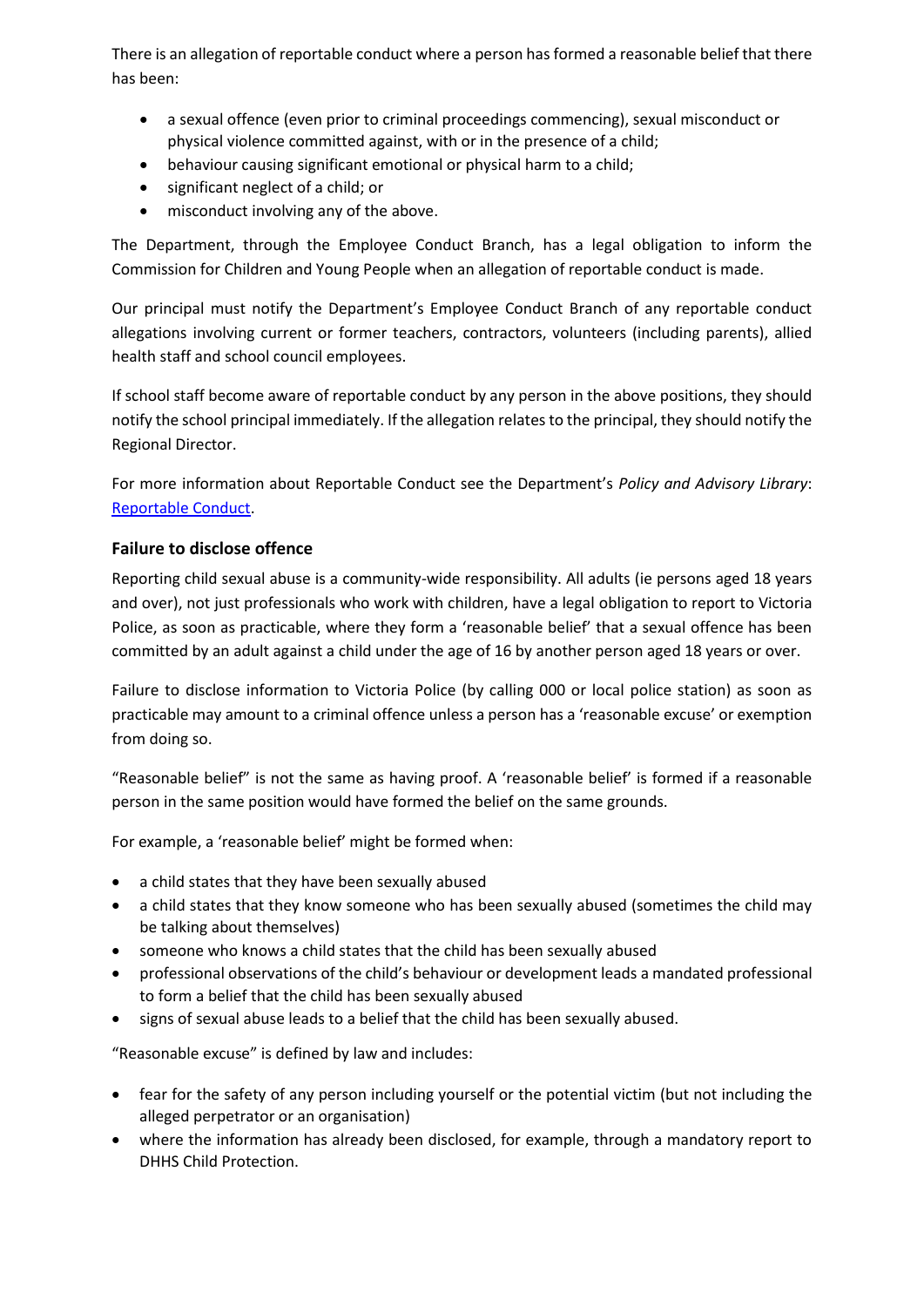## **Failure to protect offence**

This reporting obligation applies to school staff in a position of authority. This can include principals, assistant principals and campus principals. Any staff member in a position of authority who becomes aware that an adult associated with their school (such as an employee, contractor, volunteer or visitor) poses a risk of sexual abuse to a child under the age of 16 under their care, authority or supervision, must take all reasonable steps to remove or reduce that risk.

This may include removing the adult (ie persons aged 18 years and over) from working with children pending an investigation and reporting your concerns to Victoria Police.

If a school staff member in a position of authority fails to take reasonable steps in these circumstances, this may amount to a criminal offence.

#### **Grooming**

Grooming is a criminal offence under the *Crimes Act 1958* (Vic). This offence targets predatory conduct undertaken by an adult to prepare a child, under the age of 16, to engage in sexual activity at a later time. Grooming can include communicating and/or attempting to befriend or establish a relationship or other emotional connection with the child or their parent/carer.

#### **Further information**

For more information about these offences and reporting obligations see: [Protecting Children](https://www2.education.vic.gov.au/pal/protecting-children/policy) — [Reporting and Other Legal Obligations.](https://www2.education.vic.gov.au/pal/protecting-children/policy)

#### **RELATED POLICIES AND FURTHER INFORMATION**

Statement of Commitment to Child Safety Child Safety Policy Code of Conduct

## **REVIEW CYCLE**

This policy was last updated in July 2021 and is scheduled for review in July 2022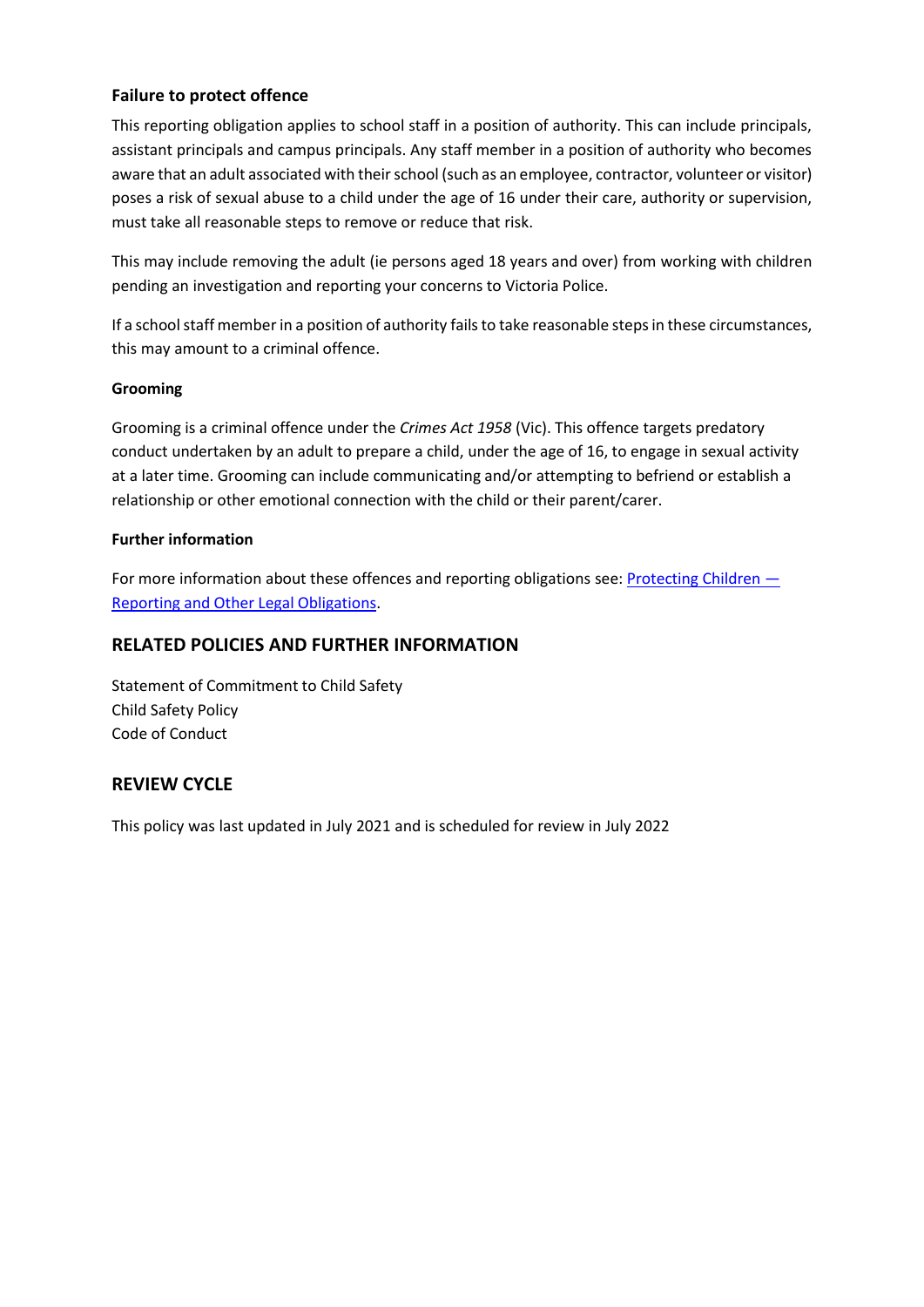## **APPENDIX A**

## **CHILD SAFETY RESPONDING AND REPORTING PROCEDURES AT BRIDGEWATER PRIMARY SCHOOL**

#### **For students**

- All students should feel safe to speak to any staff member to raise any concerns about their safety or any other concerns that they have.
- If a student does not know who to approach at Bridgewater Primary School they can speak to the principal or classroom teacher at any time.
- Students can refer to the C

#### **Managing disclosures made by students**

*When managing a disclosure you should:*

- listen to the student and allow them to speak
- stay calm and use a neutral tone with no urgency and where possible use the child's language and vocabulary (you do not want to frighten the child or interrupt the child)
- be gentle, patient and non-judgmental throughout
- highlight to the student it was important for them to tell you about what has happened
- assure them that they are not to blame for what has occurred
- do not ask leading questions, for example gently ask, "What happened next?" rather than "Why?"
- be patient and allow the child to talk at their own pace and in their own words
- do not pressure the child into telling you more than they want to, they will be asked a lot of questions by other professionals and it is important not to force them to retell what has occurred multiple times
- reassure the child that you believe them and that disclosing the matter was important for them to do
- use verbal facilitators such as, "I see", restate the child's previous statement, and use nonsuggestive words of encouragement, designed to keep the child talking in an open-ended way ("what happened next?")
- tell the child in age appropriate language you are required to report to the relevant authority to help stop the abuse, and explain the role of these authorities if appropriate (for a young child this may be as simple as saying "I will need to talk to people to work out what to do next to help you").

#### *When managing a disclosure you should AVOID:*

- displaying expressions of panic or shock
- asking questions that are investigative and potentially invasive (this may make the child feel uncomfortable and may cause the child to withdraw)
- going over the information repeatedly (you are only gathering information to help you form a belief on reasonable grounds that you need to make a report to the relevant authority)
- making any comments that would lead the student to believe that what has happened is their fault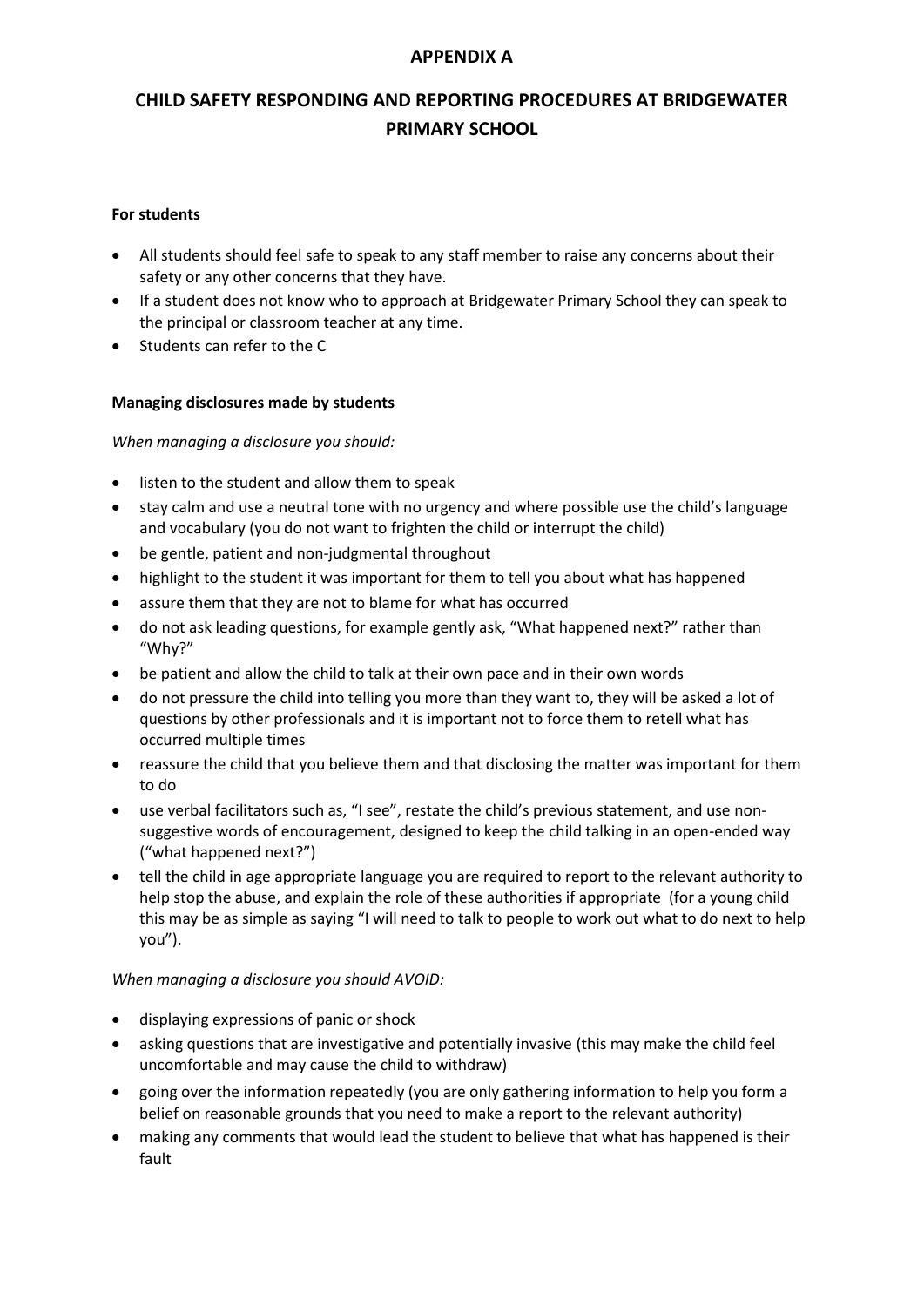making promises to the child about what will occur next or that things will be different given the process can be unpredictable and different for each child depending on their circumstances (instead reassure them that you and others will do your best to help).

## **General procedures**

Our school will follow the *[Four Critical Actions for Schools: Responding to Incidents, Disclosures and](https://www.education.vic.gov.au/Documents/about/programs/health/protect/FourCriticalActions_ChildAbuse.pdf)  [Suspicions of Child Abuse](https://www.education.vic.gov.au/Documents/about/programs/health/protect/FourCriticalActions_ChildAbuse.pdf)* (Four Critical Actions) when responding to incidents, disclosures and suspicions of child abuse.

All staff at our school who believe that a child is in need of protection, even if it doesn't meet the threshold required for mandatory reporting or the staff member is not a mandatory reporter, should in the first instance, speak to Julie Ladd who will support you to make the required reports to DHHS Child Protection and/or Victoria Police as necessary.

At our school the principal, Julie Ladd, will be responsible for monitoring overall school compliance with this procedure.

Nothing in this procedure prevents a staff member or any other person from reporting to the relevant authorities if they form a reasonable belief that a child is at risk of abuse.

## **Reporting suspicions, disclosures or incidents of child abuse**

## *Responsibilities of all school staff*

If a school staff member reasonably suspects or witnesses an incident of child abuse or receives a disclosure of child abuse, they must:

- If a child is at immediate risk of harm, separate alleged victims and others involved, administer first aid and call 000.
- Speak to Julie Ladd (Child safety Officer) as soon as possible, who will follow the [Four Critical](https://www.education.vic.gov.au/Documents/about/programs/health/protect/FourCriticalActions_ChildAbuse.pdf)  [Actions.](https://www.education.vic.gov.au/Documents/about/programs/health/protect/FourCriticalActions_ChildAbuse.pdf)
- Make detailed notes of the incident or disclosure using the Responding to Suspected Child [Abuse: Template\]](https://www.education.vic.gov.au/Documents/about/programs/health/protect/PROTECT_Schoolstemplate.pdf) and ensure that those notes are kept and stored securely in the locked filing cabinet in the office.
- If the staff member is a mandatory reporter and reasonably believes that a student has suffered physical and/or sexual abuse from which the child's parents have not protected the child, they must make a report to DHHS Child Protection. The principal, Julie Ladd, will support them with this process.
- If the staff member has formed a 'reasonable belief' that a sexual offence has been against a child, they must make a report to Victoria Police.

In circumstances where a member of the leadership team disagrees that a report needs to be made, but the staff member has formed a 'reasonable belief' that the child is in need of protection and/or has been the victim of sexual abuse, the staff member must still contact DHHS Child Protection and/or Victoria Police to make the report.

The principal is responsible for promptly managing the school's response to an incident, suspicion or disclosure of child abuse, and ensuring that the incident, suspicion or disclosure is taken seriously. The principal is also responsible for responding appropriately to a child who makes or is affected by an allegation of child abuse.